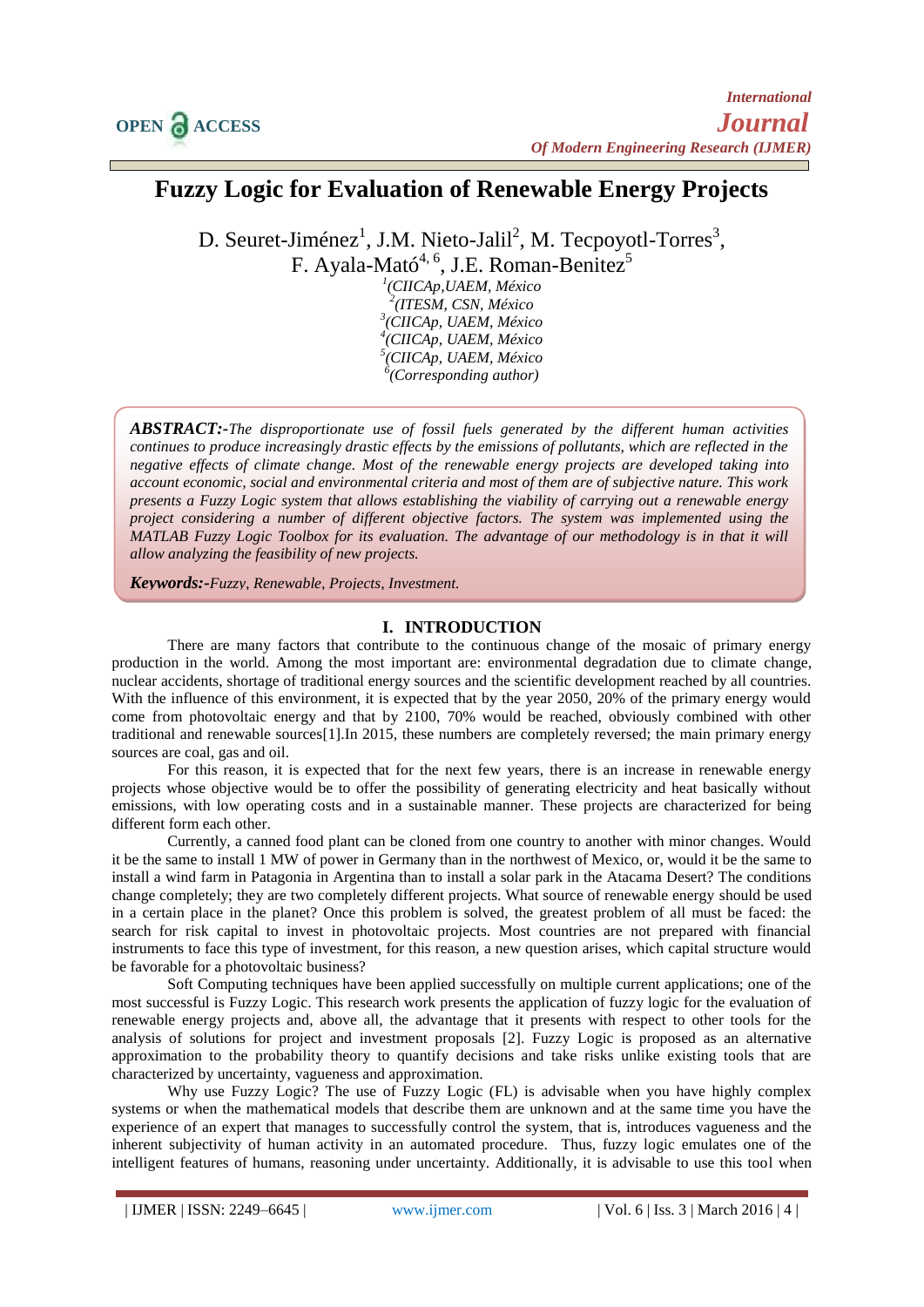certain parts of the system to be controlled are unknown and cannot be reliably measured (with possible errors) and when the adjustment of a variable could produce disadjustment of other variables.

The purpose of this article is to present a system using Fuzzy Logic that allows making decisions on whether or not it is convenient to carry out a renewable energy project. The system will be implemented using MATLAB´s Fuzzy Logic Toolbox for its evaluation.

The algorithm, once it is refined, could be extended with ease, increasing the number of input variables, as well as the rules that represent the knowledge of the expert. This process of extension will be, without a doubt, easier than it is in any other mathematical model.

## **II. FUZZY LOGIC AND FUZZY SETS**

Fuzzy Logic is mostly known today thanks to the work of Lotfi A. Zadeh from Berkeley University during the sixties [3]where the concepts of fuzzy logic were formalized. During that decade, a great part of the logical and mathematical structures in terms of fuzzy logic are widespread: relations, functions, sets, operations, operators, algorithms, etc. In the seventies, different Japanese groups make major contributions to the development of theory, as well as the study of its applications[4],[5]. Mamdani develops the first fuzzy controller for a steam engine in 1974 [6]. During the eighties, the first practical implementation of a fuzzy logic occurs in the FL Smidth& Co. cement plant in Denmark [7]. In 1983, Fuji Electric Co. in Japan [8] applies fuzzy logic to chemical injection control in a wastewater treatment plant for the first time. In 1987, Hitachi [8] starts up a fuzzy controller to control the fast train in Sendai. Omron [8]develops the first commercial controllers.

The boom of Fuzzy Logic applications occurs during the 90s when consumer products marked as fuzzy began to appear. Although the application to the fuzzy control was not the first application of the fuzzy set theory, it did draw attention to this theory. The most interesting part of Fuzzy Logic is that it accepts uncertainty in its inputs, which is inherent to them and deals with them in a way that the results are not affected by these uncertainties, thus the result is precise.

As it has been explained, fuzzy logic is nowadays known for all of its contributions and basically the contributions of L. Zadeh, however, its origins date back to 2500 years ago when Greek philosophers mentioned varying degrees of veracity and falsehood.

# *2.1 Fuzzy Sets*

A fuzzy set is defined as one in which its elements belong to it with a certain degree of membership  $\mu$ . A fuzzy set A is defined with a *Membership Function*  $\mu_A(x)$  which maps the elements of a domainor *Universe of* Discourse *x* with elements of the interval  $[0, 1]$  [9], [10]  $A : x \rightarrow [0, 1]$ 

The closer the  $A(x)$  element is to the value1, the greater the membership of the object "x" to set A. The values of membership vary between 0 (does not belong at all) and *1* (total belonging).Then *A* is defined as:  $A = \{(x, \mu_A(x)); x \in X\}$ 

The fuzzy set A is defined as a set of ordered pairs  $(x, \mu_A(x))$  where *x* belongs to X with its membership degree, that is, the Universe of Discourse with its membership degree. It can also be represented as a *sum of pairs.* 

$$
A = \sum A(x_i) / x_i
$$
 (The pairs in which  $A(x_i) = 0$ , are not included)

If the Universe of Discourse is continuous, then

$$
A = \int_{x} A(x) / x
$$

The *summations* and *integrals* should not be considered algebraic operations**.** 

The concept of membership does not represent a statistical probability, but the degree in which an element of a set displays a property that characterizes the fuzzy set. This is different from the probability of rolling any of the sides when a die is tossed. [11].Next, some important definitions are presented [12] Linguistic Variable: it is the notion or concept that we are going to evaluate in a fuzzy manner: height, age, error, etc.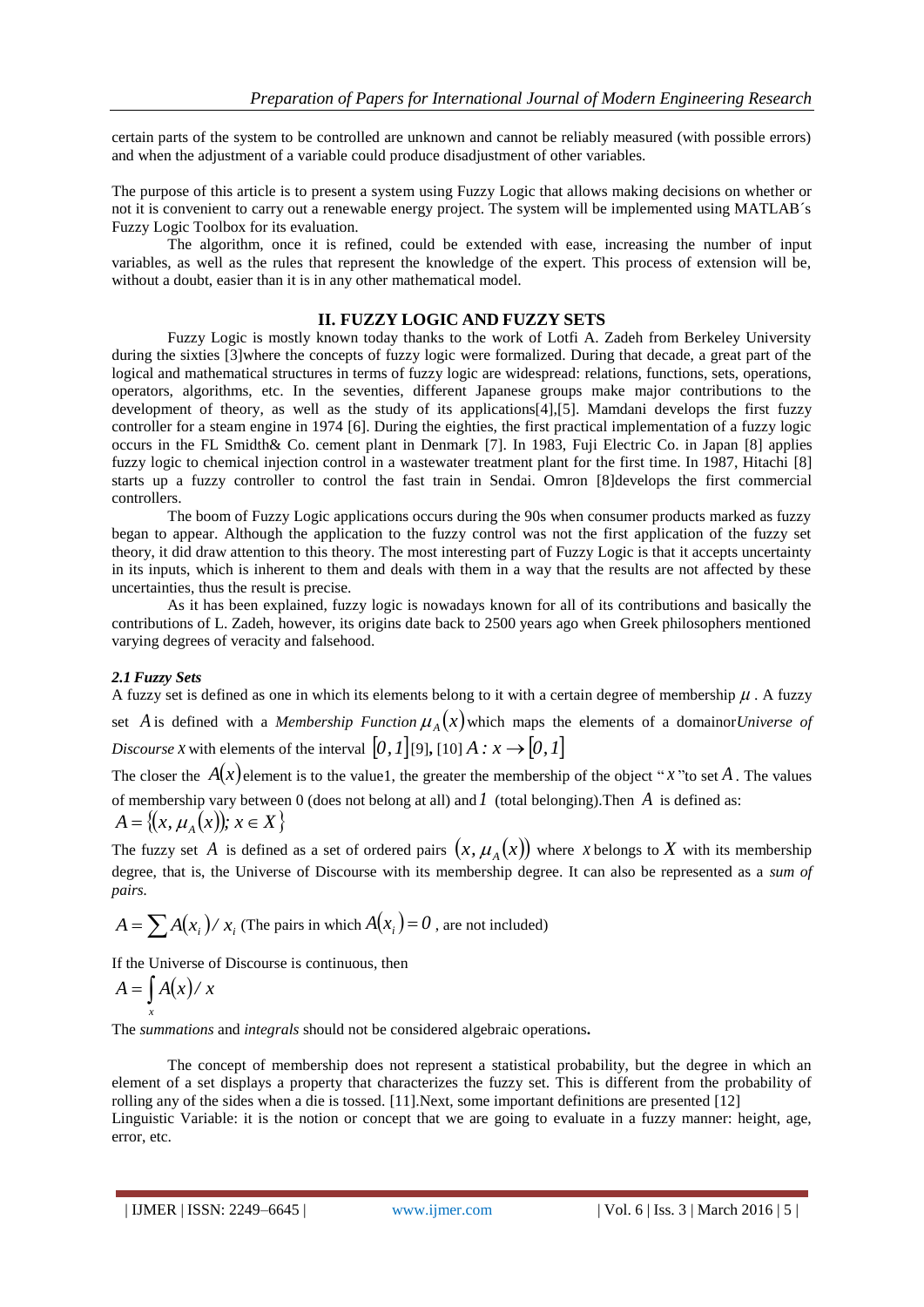*Universe of Discourse*: the range of values that can be taken by the elements that have an expressed property by the linguistic variable.

*Linguistic Value*: the different classifications done on the linguistic variable: Low, Medium, High, Very High, etc.

*Membership Function*: it is the application that relates every element of a fuzzy set to the degree it belongs in the associated linguistic value.

A fuzzy set can also be represented *graphically* as a function, especially when the universe of discourse *X* (or underlying domain) is continuous (not discrete), as it can be observed in Fig 1.



**Figure 1: Fuzzy Set.Membership Function. (Abscissa (X-axis): Universe of Discourse X; Ordered (Yaxis): Membership Degrees in the interval [0,1] )**

In fuzzy logic, many types of membership functions can be defined according to the problem, expert experience and suitability. Some of the most commonly used are presented next (see Fig 2).





#### *2.2 Fuzzy Inference System (FIS)*

The Fuzzy Inference System (FIS) is a rule based system. They are a set of rules that express the foundation of the fuzzy set theory and fuzzy logic. The FIS maps the input space to the output space.

The FIS allows constructing structures that are used to generate responses (outputs) by certain inputs. The rule base expresses the relation between inputs of a system and expected outputs.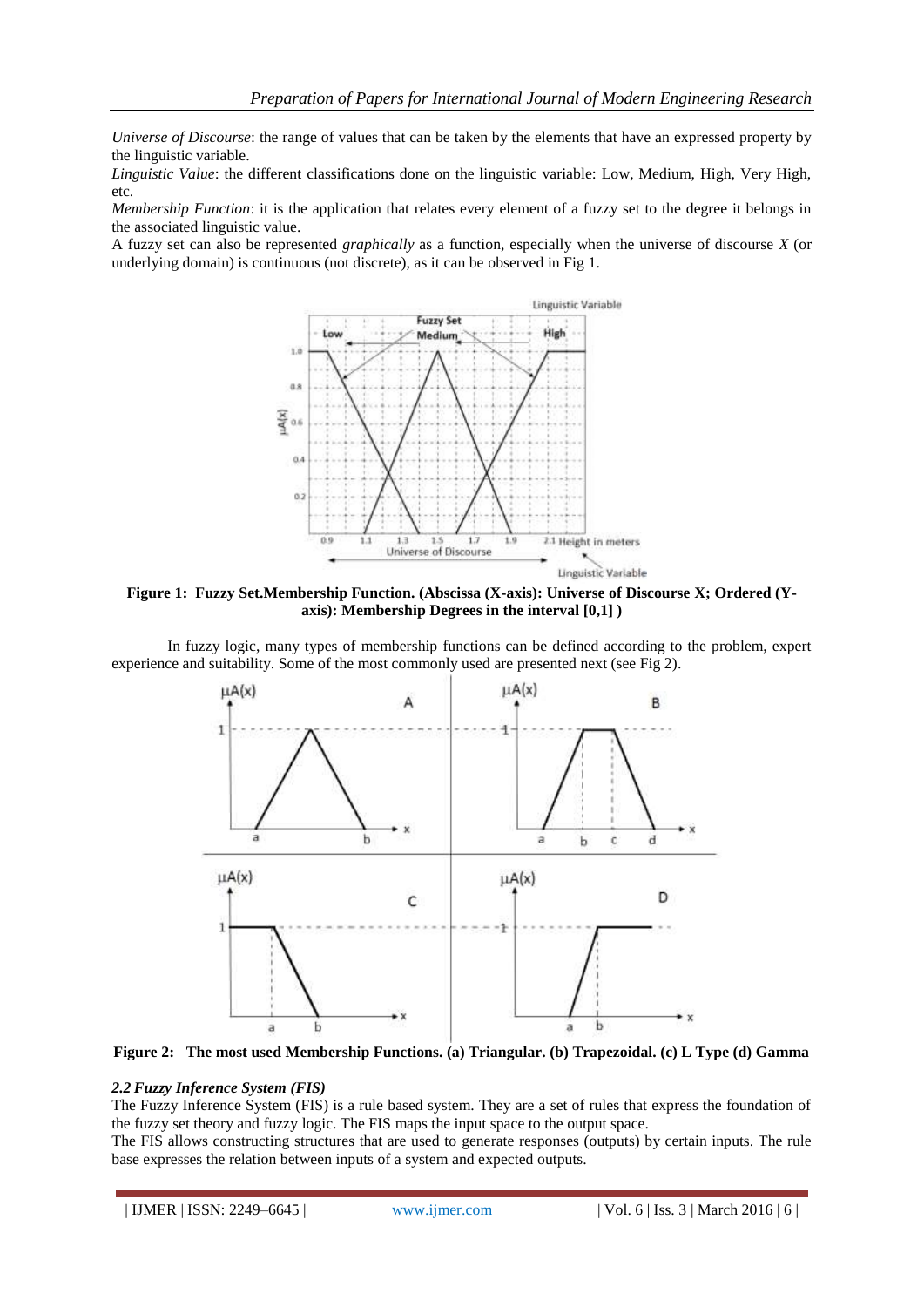The FIS responses are based on stored knowledge (the relation between response and stimulus). The knowledge is stored in the form of a rule base; the knowledge of an experienced expert. These systems are sometimes known as expert systems. The Fuzzy Inference System is also known as fuzzy knowledge-based system.

## *2.3 Fuzzy Decision Making System (FDMS).*

A fuzzy decision making system is integrated by four components [13]

- Fuzzification Interface.
- Knowledge Base.
- Decision-making Logic.
- Defuzzification Interface.

*Fuzzification Interface:* Input variable values are applied to their membership function to determine the degree of truth of each premise.

*Knowledge Base*: The expert´s experience is reflected here; the set of rules that relate the inputs with the outputs. The membership functions of inputs and outputs are designed by the expert according to his experience and the system.

*Decision-making Logic:*The basic process of decision-making consists of evaluating a set of alternatives in the presence of relevant objectives and restrictions. If these objectives and restrictions are presented in a linguistic form, they can be represented in terms of fuzzy sets. The decision will be determined by means of their joint or aggregate consideration, and it is similar to human decision-making. They are inferred from the fuzzy control actions based on the rules in fuzzy inference. The evaluation of a rule is based on the calculation of the degree of truth in its premise and applying it to its final part. As a result, there is a mapping of a fuzzy subset for each output variable of the rule.

*DefuzzificationInterface:*A fuzzy control action is converted to a non-fuzzy control action. The most common defuzzification method is the center of area method.

## *2.4 Construction of the Model.*

The Systems based on Fuzzy Rules have been used in many areas of research and in applications to model systems. Due to its various uses, these fuzzy systems have divided the literature into three main categories: the Mamdani, Takagi-Sugeno (T-S) [14],[15] and Tsukamoto systems. Their fundamental difference is in the form in which they implement the structures to the fuzzy rules.

Besides this classification, depending on the fuzzy application that is going to be done, there is another important division of two main approaches. The first is the fuzzy linguistic modeling in which a good human interpretation of the problem emphasizes the fuzzy model; under this condition, the Mamdani structures are used. The second is known as the precise fuzzy modeling where T-S and Tsukamoto fuzzy rules structures are generally used. Usually, Mamdani fuzzy rules structures are easier to interpret for a human being and it can explain a systems behavior better than the T-S.

The development of the model is done according to the aspects that most researchers agree in relation to the topic and based on our own experiences. This means that it is possible that another researcher may have different experiences and thus, some formulations might differ. This will be reflected on the selection and amount of linguistic variables, as well as the linguistic values in the form of membership functions and base rules. Our model is constructed on the MATLAB based algorithms in the Fuzzy Logic Toolbox.

# **III. DEFINITION OF LINGUISTIC VARIABLES.**

Linguistic variables are the indicators that will be used to characterize or evaluate the system in a fuzzy form. Since our model is constructed on the MATLAB based algorithms in the Fuzzy Logic Toolbox and based on what was stated before, the meaning of each of the linguistic variables used will be explained.

Now, the indicators that an expert would use when evaluating the implementation of a photovoltaic project need to be determined. When an evaluation program is developed, many indicators will be considered based on their importance, and it will always be in the same manner. An advantage of project evaluation with intelligence programming is that it will not rely on the evaluator´s conditions, not even if there are different evaluators. Next, the most important indicators are presented:

- 1. Socio-economic.
- a) Gross Domestic Product (GDP).
- b) Recent laws that regulate investment on Renewable Energy.
- 2. Natural-environmental.
- a) Available areas for the installation of energy plants.
- b) Recent energy disasters.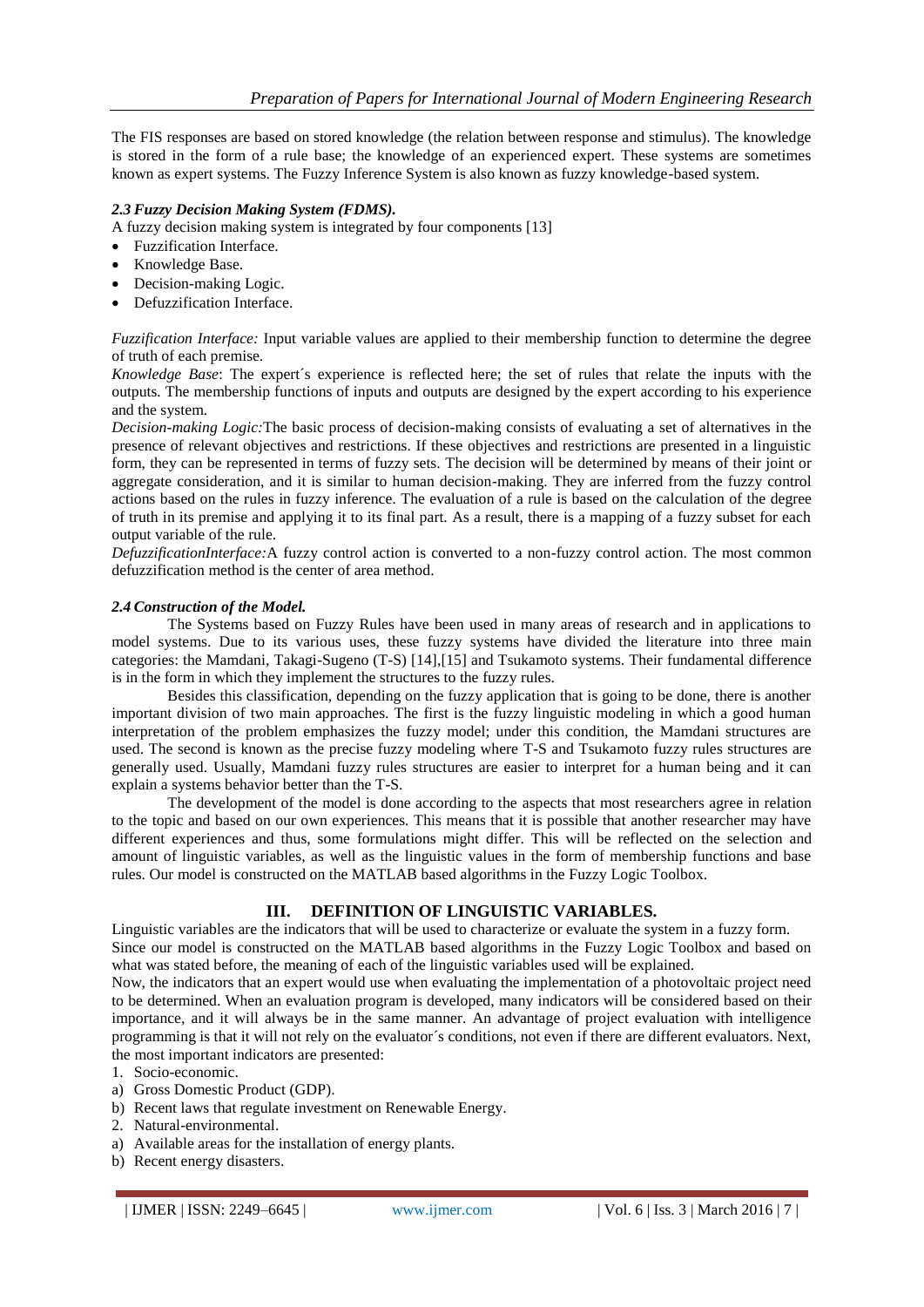- c) Raw material.
- i. Daily insolation.
- ii. Fossil fuels existence.
- iii. Wind.
- iv. Geothermic.
- v. Other
- 3. Raw material costs.
- a) Volatility of raw material.
- 4. Type and cost of technology.
- 5. Energy contribution from raw materials.
- 6. Political will.

It is certain that more indicators can be determined; however, the main problem is that these indicators need to be measurable in order to be fuzzified and integrated into the system. For simplicity purposes and because it does not affect the presentation of the problem, only 3 of them will be used.

- Cost of raw material.
- Cost of technology.
- Internal energy.

The selection of the number of linguistic variables, as well as their linguistic values affects the computational task since:

Number of rules to evaluate =  $(\#$  Linguistic variables)<sup># of linguistic values.</sup>

If we take 3 linguistic variables, like in our example, and their values are divided in 3 ranges, we will only have 27 rules, which is a convenient number to manage in an example such as this. However, if we only take *10* linguistic variables y divide their values in 5 ranges, we will have 100000 rules to evaluate. These numbers are not excessive in a real problem. This is the rational for taking just 3 linguistic variables and dividing their values into 3 ranges.

## *3.1 Cost of raw material. Fuel to produce energy* [16]*.*

Oil, Coal, Natural Gas, Solar Energy, Wind Power, Urban Waste, and Agricultural Waste will be taken into account. The unit of measurement would be *USD/kg.*

For the Renewable Energies such as Solar and Wind, this unit of measurement does not apply; however, since its cost is 0, it does not affect the problem. Therefore, the lower limit for the Universe of Discourse of the linguistic variable Cost of Raw Material is zero.

The traditional fuels to produce electricity are oil, coal and natural gas. Their costs are calculated based on extraction, transportation, gains and insurance. Another important aspect to consider is the worldwide reserves; for coal, it is calculated to lasts for 200 years, while oil is calculated to last for only 45 years. Besides these objective factors, there are the subjective elements such as regional confrontations, regional agreements or groups of producers' agreements, and stock market speculation. This causes volatility in prices and therefore, only one upper limit will be established. The price of oil at 110 USD/barrel is between 0.73 and 0.92 USD/kg. The Linguistic variable Fuel Price (FP) will have a universe of discourse range between *0*to 1USD/kg.

## *3.2 Membership Function.*

The easiest membership functions have been taken: triangular, L type and Gamma.They are graphically represented in Figure 3.



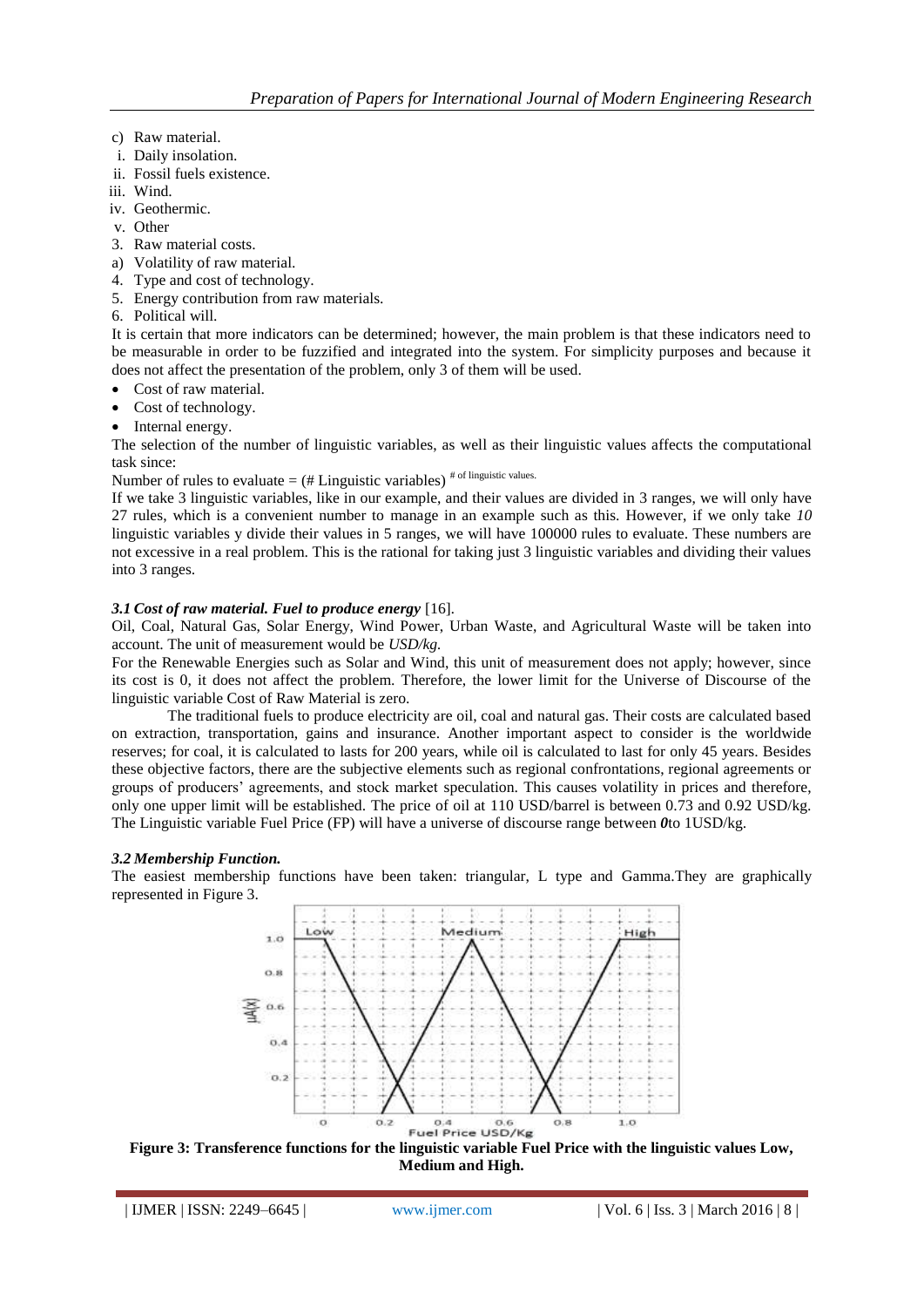## *3.3 Cost of Technology.* [17]**,** [18]

The cost of technology is one of the most difficult variables to reduce to a range since it depends not only on the type of technology, but also on the size of the installation. Since the intention in this research work is to define the Universe of Discourse of the linguistic variable Cost of Technology, only 2 extreme values are taken. In the Table 1, it can be seen that:

| Table I:                                   |                    |                         |  |  |  |  |
|--------------------------------------------|--------------------|-------------------------|--|--|--|--|
| <b>Cost of Generating Installations</b>    |                    |                         |  |  |  |  |
| <b>Type of Technology</b>                  | Price of<br>USD/kW | Size of<br>Installation |  |  |  |  |
| <b>Hydroelectric Power</b><br><b>Plant</b> | 400-3000           | 500 MW                  |  |  |  |  |
| Coal                                       | 877                | 150 MW                  |  |  |  |  |
| Gas                                        | 326                | 300 MW                  |  |  |  |  |
| <b>Diesel</b>                              | 267                |                         |  |  |  |  |
| <b>Biomass</b>                             | 1500               | 30 MW                   |  |  |  |  |
| <b>Combined Cycle</b>                      | 424                | <i>200</i>              |  |  |  |  |
| <b>Solar Photovoltaic</b>                  | 6500               | 1 kW                    |  |  |  |  |

The cost of installation will be established between 0.1 and 10 USD/W with linguistic values divided in three membership functions.



**Figure 4: Membership Function for the cost of installation.**

# *3.4Internal Energy.* [19]*,* [20]*,*[21]

This linguistic variable brings us back **t**o the genesis of all production; how much would the maximum of energy obtained from a dollar invested in fuel be? This maximum is given by the internal energy from the raw material. How much energy is obtained by breaking the bonds of coal to release it? How much does this process cost?

The Kep (kilogram equivalent petroleum) approximately equals to 10 000 Kcal, according to the oil that is taken as reference. We know that on average, an oil barrel can weight around 135 Kg of oil. The price of an oil barrel has been, for many years, near 100USD. As it can be seen, we are dealing with a vague linguistic variable, with a great deal of uncertainty which is something characteristic of a variable that is going to be used for a fuzzy problem. Taking into account all of these factors, it can be said that **1 Kep** is equal to 23.24 KWh/USD*.*

In a similar reasoning, 1 Kec (coal) is equal to 81.4 KWh/USD*.* For the energy from the Sun it is slightly different since it cannot be weighed or taken as volume units. Its measurement is done by square meters,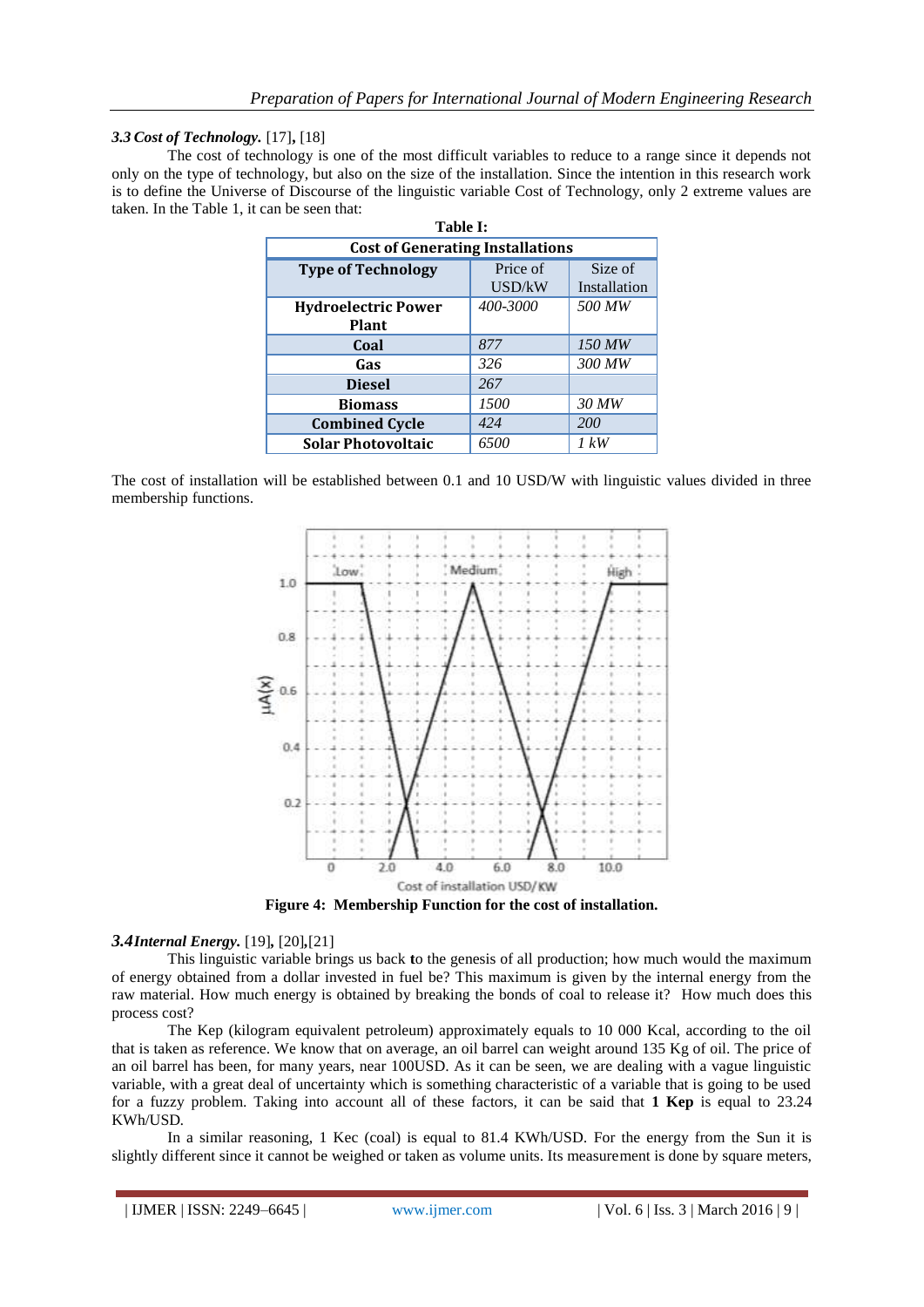thus the cost of the raw material will be taken by square meters. In this way, the Meter Equivalent to Solar Energy is defined as MES, which is equal 12 KWh/USD*.* From this reasoning, the linguistic values and membership function shown in Figure 5 are defined.



#### **IV. SETTING**

For the evaluation of a project, crisp values must be taken in the place where the project is intended to be carried out and at the time it will be done; then, fuzzify them according to the defined membership functions and apply them to the rules that were created. After obtaining the fuzzy values of the output variables, defuzzify them to obtain a value that makes sense to a human being. This process was carried out using MATLAB Fuzzy Logic Toolbox. Figure 6 shows a representation of the membership function, as well as the linguistic values of the input variable "Costo MP" (Cost of Raw Material).



**Figure 6: Membership Function and linguistic values of the variable 'Cost of Raw Material'.**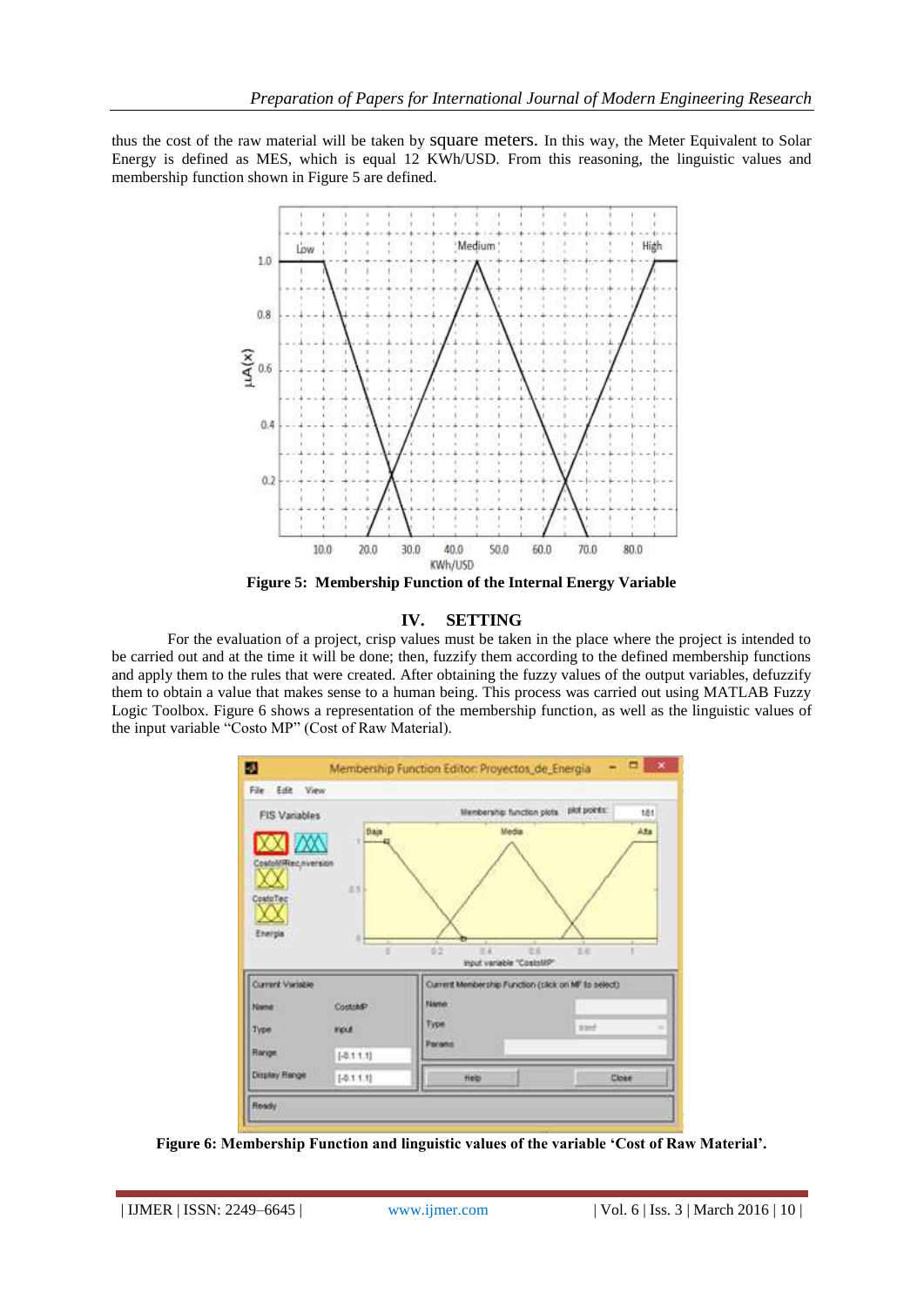Figure 7 shows MATLAB´s rule editor and some of the 27 rules used in the problem.

| File<br>Edit                       | View | Options                       |                                     |                                                                                                                                                                                                                                                                                                                                                                                                                                                                                                                                                                                                                                                                                                                                                                                                                                                                                                                                                                                                                                                                                                                                                                                                                                                                                                                                    |                               |
|------------------------------------|------|-------------------------------|-------------------------------------|------------------------------------------------------------------------------------------------------------------------------------------------------------------------------------------------------------------------------------------------------------------------------------------------------------------------------------------------------------------------------------------------------------------------------------------------------------------------------------------------------------------------------------------------------------------------------------------------------------------------------------------------------------------------------------------------------------------------------------------------------------------------------------------------------------------------------------------------------------------------------------------------------------------------------------------------------------------------------------------------------------------------------------------------------------------------------------------------------------------------------------------------------------------------------------------------------------------------------------------------------------------------------------------------------------------------------------|-------------------------------|
|                                    |      |                               |                                     |                                                                                                                                                                                                                                                                                                                                                                                                                                                                                                                                                                                                                                                                                                                                                                                                                                                                                                                                                                                                                                                                                                                                                                                                                                                                                                                                    |                               |
|                                    |      |                               |                                     | 1. If (CostoMP is Baja) and (CostoTec is Baja) and (Energia is Bajo) then (Rec. Inversion is Medio) (1)<br>2. If (CostoMP is Baja) and (CostoTeo is Baja) and (Energia is Medo) then (Rec. Inversion is Alta) (1)<br>3. If (CostoMP is Baia) and (CostoTec is Baia) and (Energia is Alto) then (Rec. Inversion is Alta) (1).<br>4. If (CostoMP is Baja) and (CostoTec is Media) and (Energia is Bajo) then (Rec Inversion is Medio) (1)<br>5. If (CostoMP is Baja) and (CostoTec is Media) and (Energia is Medo) then (Rec_inversion is Medio) (1)<br>6. If (CostoMP is Baja) and (CostoTec is Media) and (Energia is Alto) then (Rec. Inversion is Alta) (1)<br>7. If (CostoMP is Baja) and (CostoTec is Alta) and (Energia is Bajo) then (Rec. Inversion is Baja) (1)<br>8. If (CostoMP is Baja) and (CostoTec is Alta) and (Energia is Medo) then (Rec. Inversion is Medio) (1)<br>9. If (CostoMP is Baja) and (CostoTec is Alta) and (Energia is Alto) then (Rec. Inversion is Medio) (1)<br>10. If (CostoMP is Media) and (CostoTec is Baja) and (Energia is Bajo) then (Rec. Inversion is Medio) (1)<br>11. If (CostoMP is Media) and (CostoTec is Baja) and (Energia is Medo) then (Rec. Inversion is Alta) (1)<br>12. If (CostoMP is Media) and (CostoTec is Baja) and (Energia is Alto) then (Rec. Inversion is Alta) (1) |                               |
|                                    |      |                               |                                     | 13. If (CostoMP is Media) and (CostoTec is Media) and (Energia is Bajo) then (Rec. Inversion is Baja) (1)                                                                                                                                                                                                                                                                                                                                                                                                                                                                                                                                                                                                                                                                                                                                                                                                                                                                                                                                                                                                                                                                                                                                                                                                                          |                               |
| н                                  |      | and                           | örid                                |                                                                                                                                                                                                                                                                                                                                                                                                                                                                                                                                                                                                                                                                                                                                                                                                                                                                                                                                                                                                                                                                                                                                                                                                                                                                                                                                    | Then                          |
| CostoMP is                         |      | CostoTec is                   |                                     | Energia is                                                                                                                                                                                                                                                                                                                                                                                                                                                                                                                                                                                                                                                                                                                                                                                                                                                                                                                                                                                                                                                                                                                                                                                                                                                                                                                         | Rec_liwersion is              |
| Baja<br>Alla                       | Ä    | Baja:<br>Media<br>Ata<br>none | flajo.<br>×<br>Medo<br>Alto<br>none |                                                                                                                                                                                                                                                                                                                                                                                                                                                                                                                                                                                                                                                                                                                                                                                                                                                                                                                                                                                                                                                                                                                                                                                                                                                                                                                                    | Baja<br>Medio<br>Alta<br>none |
|                                    | v    |                               | u                                   |                                                                                                                                                                                                                                                                                                                                                                                                                                                                                                                                                                                                                                                                                                                                                                                                                                                                                                                                                                                                                                                                                                                                                                                                                                                                                                                                    | w                             |
| not                                |      | not                           | not                                 |                                                                                                                                                                                                                                                                                                                                                                                                                                                                                                                                                                                                                                                                                                                                                                                                                                                                                                                                                                                                                                                                                                                                                                                                                                                                                                                                    | not                           |
| Media<br>none<br>Connection<br>100 |      | Weight                        |                                     |                                                                                                                                                                                                                                                                                                                                                                                                                                                                                                                                                                                                                                                                                                                                                                                                                                                                                                                                                                                                                                                                                                                                                                                                                                                                                                                                    |                               |

**Figure 7: MATLAB´s Rule Editor and some of the 27 rules.**

Figure 8 shows the evaluation of the 27 rules, as well as the values of output variables.

| Đ.                                           | ×<br>Rule Viewer. Proyectos, de Energia |              |                                 |  |
|----------------------------------------------|-----------------------------------------|--------------|---------------------------------|--|
| File Edit View Options                       |                                         |              |                                 |  |
| Costoll# + 1.245                             | CostaTec = 1                            | Energia + 41 | Rec_inversion = 0.501           |  |
|                                              |                                         |              |                                 |  |
|                                              |                                         |              |                                 |  |
|                                              |                                         |              |                                 |  |
| 卫卫与东石下名于银行记                                  |                                         |              |                                 |  |
|                                              |                                         |              |                                 |  |
| 经转货银行 化绝对过滤器 法诉讼                             |                                         |              |                                 |  |
|                                              |                                         |              |                                 |  |
|                                              |                                         |              |                                 |  |
|                                              |                                         |              |                                 |  |
|                                              |                                         |              |                                 |  |
|                                              |                                         |              |                                 |  |
| <b><i><u>huut</u></i></b><br>$[0.245 + 41]$  | Flot points:                            | Move.<br>tor | <b>HR</b><br>fight<br>dram<br>в |  |
|                                              |                                         |              |                                 |  |
| Opened system Proyectos de Energia, 27 rules |                                         | tivity       | Close                           |  |

**Figure 8.Application of rules.**

## **V. RESULTS**

With the linguistic variables defined, the development of a solar project receives an evaluation of only 0.5 points. In this case, it is limited by the cost of internal energy per square meter. If the price of the land is reduced in a manner that this variable approximates to 59 KWh/USD*,* then the 0.5 value increases to *0.84,* which means that the project's development could be very interesting for an investor if the cost of technology remains lower than 0.84 USD/KWh.

A thermoelectric plant with fossil fuels could reach similar levels of acceptance if the cost of raw material is 0.26 USD/Kg and if the cost of technology is 0.2 USD/KW. The limitation here is in the cost of raw material.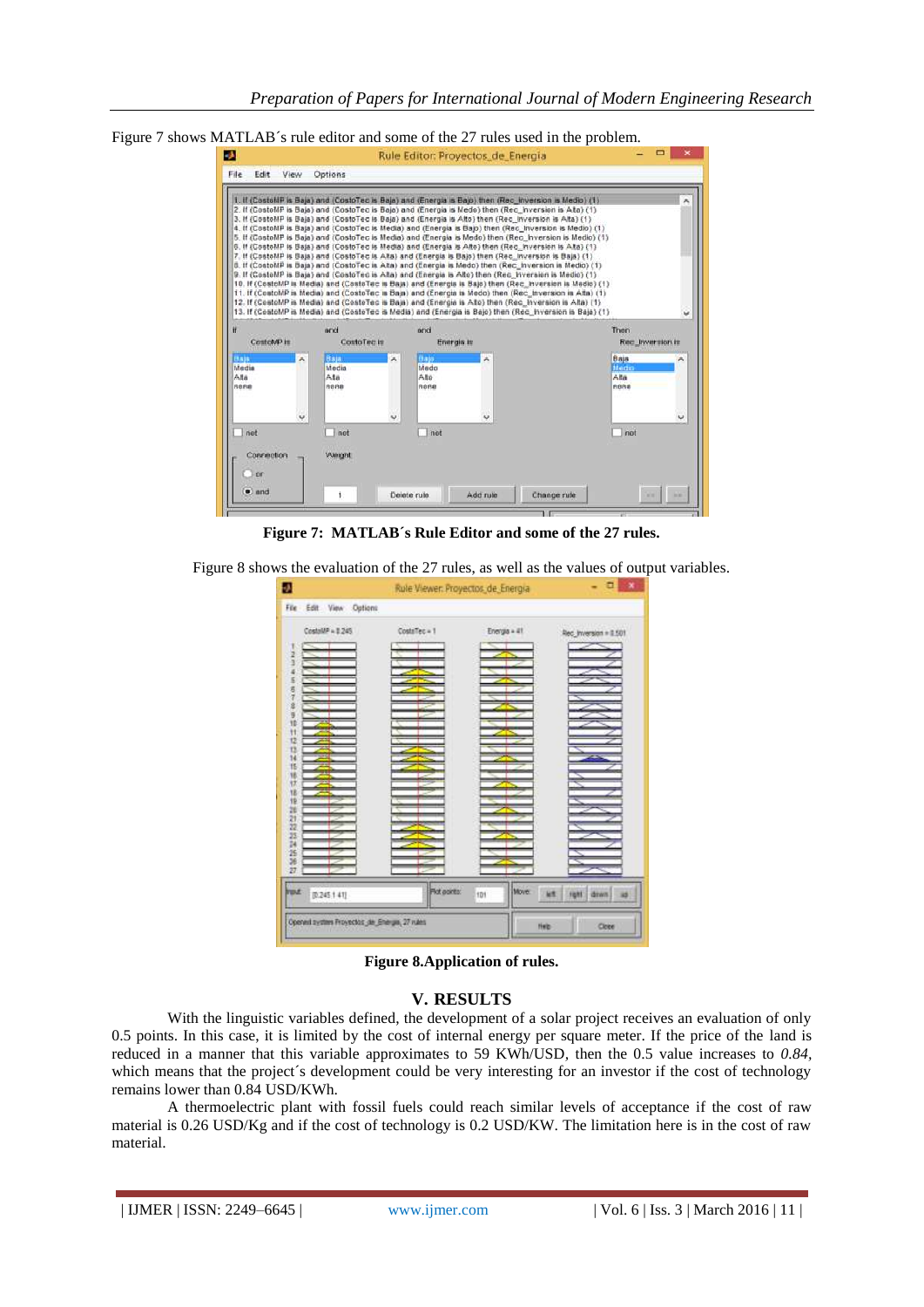# **VI. CONCLUSIONS AND RECOMMENDATIONS.**

In the results, it can be observed that the development of some objective conditions can be established from the evaluation of real situations in order to determine the best project. Thus, a program such as this, allows evaluating possible investments, but above all, it allows the planning in which these objective conditions need to be directed for a project to be viable.

In this brief description, it has become evident that the variables to take into account are vague; no mathematical relation of any type has been taken into account, therefore, this problem needs to be evaluated in a fuzzy manner.

For its real application it is clear that the following must be done: an increase of linguistic variables, reformulation of the rules, optimization of the membership functions, etc. All these modifications must be done by an expert in investment opportunity and by a Fuzzy Logic specialist.

When a program of such magnitude is carried out, it can easily be used by any person who does not have a high level of expertise. This will allow evaluating projects in different regions and by different people, but with the same approach. A tool such as this could be useful for administrative, financial and political organizations.

Through an extensive literature review, it has been demonstrated that the application of fuzzy logic in decision-making regarding the application of photovoltaic projects has not been reported [22].

#### **ACKNOWLEDGMENTS**

This work was supported by PROMDEP (project DSA/103.5/14/10703) from Support for the addition of new PTC.

#### **REFERENCES**

- [1]. "WBGU'S World Energy Vision," 2003. [Online]. Available: http://www.wbgu.de/fileadmin/templates/dateien/veroeffentlichungen/hauptgutachten/jg2003/wbgu\_jg2003\_engl.p df.. [Accessed 28 12 2015].
- [2]. K. N. Vinay and S. K. Yadav, " Proyect Management Efficiency A Fuzzy Logic Approach.," *International Journal of Engineering and Advanced Technology (IJEAT),* vol. 1, no. 3, pp. 34-38, February 2012.
- [3]. L. Zadeh, " Fuzzy Sets," *Information and Control 8,* pp. 338-353 , 1965.
- [4]. M. Sugeno, "Fuzzy measures and fuzzy integrals—a survey.," *Fuzzy Automata and Decision Processes.,* p. 89– 102, 1977.
- [5]. M. Kumano, " The clinical significance of differential diagnosis of the hepatic scintiphotograph in diffuse liver diseases.," *Journal of Japan Radiological Society 36.,* pp. 491-519 , 1976.
- [6]. E. Manndami, "Application of fuzzy algorithms for the control of a dynamic plant.," *Proc. IEE 121.,* pp. 1585- 1588., Dec 1974.
- [7]. H. L.P. and J. Ostergard, "Control of cement kiln by fuzzy logic. (1982).," *Fuzzy information processes,* pp. 389- 399.
- [8]. M. Norton Wise, Growing Explanations Historical perspectives on Recent Science, Duham and London: Duke University Press, 2004, p. 162.
- [9]. J. Jantzen, " Tech. report noTech. report no 98-E 868," DK 2800 Lyngby, DENMARK, 19 Aug 1998..
- [10]. M. Mendel Jerry, " Fuzzy Logic Systems for engineering: A Tutorial.," *Proceedings of the IEEE,* vol. 83, no. 3, March 1995.
- [11]. K. Bart., "Fuzziness vs Probability.," *Int. J. General Systems.,* vol. 17, pp. 211-240, March 1990.
- [12]. D. Kaehler Steven, "www.ing.unibs.it," [Online]. Available: http://www.ing.unibs.it/~cassinis/Dida/2003/robb/Documentazione/Tutorial%20fuzzy%20logic.pdf.. [Accessed 28 12 2015].
- [13]. D. F., "Fuzzy development of crisp activity relationship charts for facilities layout.," *Computer and Industrial Engineering 36. ,* pp. 1-16, 1999.
- [14]. M. Sugeno and Y. Takahiro, "A Fuzzy Logic Based Approach to qualitative Modeling," *IEEE Transaction on Fuzzy Systems,* vol. 1, no. 1, Feb 1993.
- [15]. M. Sugeno, "An introductory survey of fuzzy control," *Information Sciences.,* Vols. 36,, no. 1-2, p. 59–83., July– August 1985..
- [16]. BPStats, "www.bp.com," [Online]. Available: http://www.bp.com/content/dam/bp/pdf/energyeconomics/statistical-review-2015/bp-statistical-review-of-world-energy-2015-full-report.pdf. [Accessed 28 12 2015].
- [17]. P. R. Díaz Herrera, "www.academia.edu," [Online]. Available: https://www.academia.edu/6079727/An%C3%A1lisis\_comparativo\_de\_la\_configuraci%C3%B3n\_de\_las\_tecnolo g%C3%ADas\_de\_generaci%C3%B3n\_el%C3%A9ctrica\_con\_captura\_y\_almacenamiento\_de\_CO2\_en\_M%C3% A9xico. . [Accessed 28 12 2015].
- [18]. "es.scribd.com," [Online]. Available: http://es.scribd.com/doc/61153946/COSTOS-DE-CENTRALES-ELECTRICAS#scribd.. [Accessed 28 12 2015].